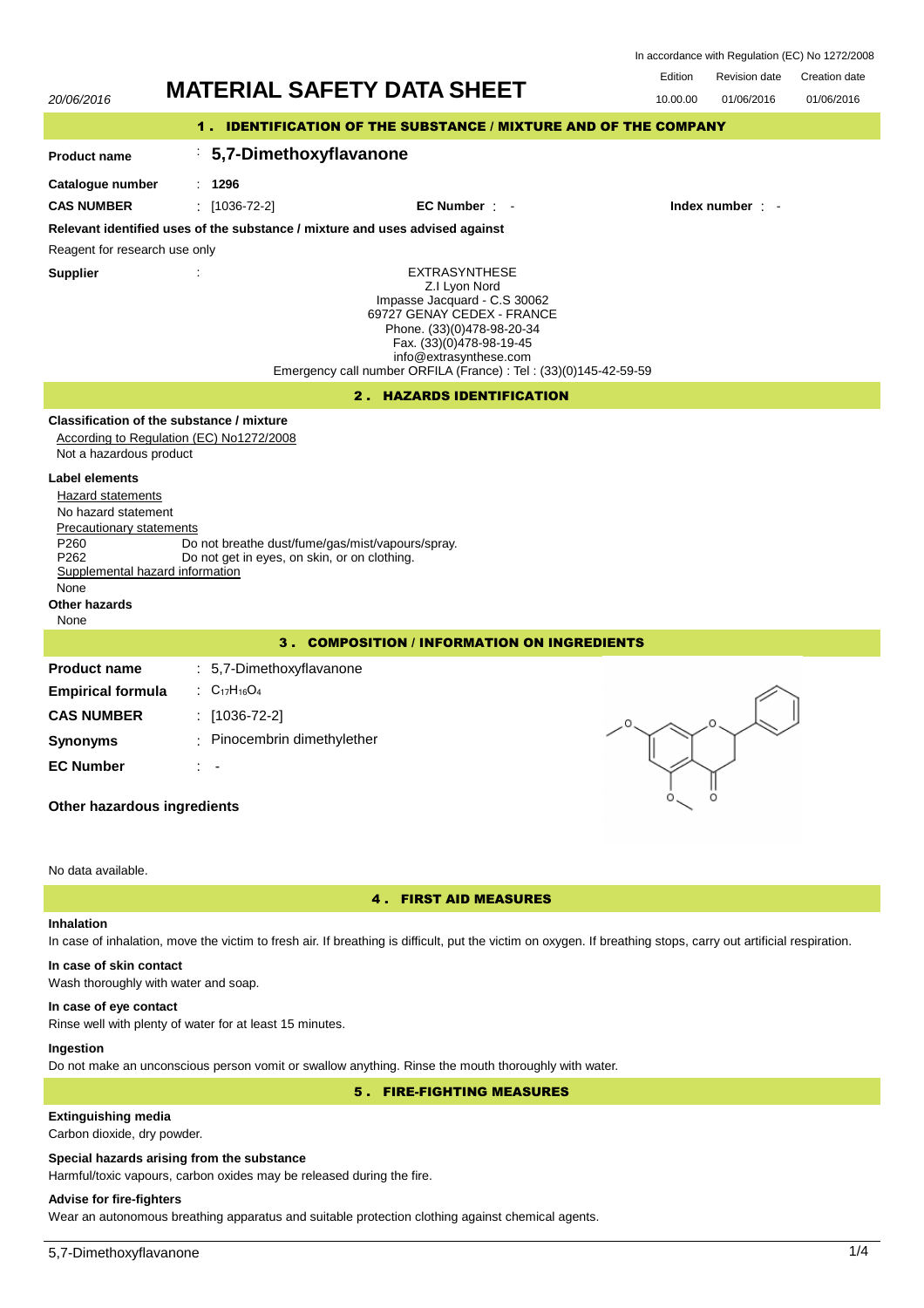## 6 . ACCIDENTAL RELEASE MEASURES

#### **Personal precautions**

Use personal protective equipment. Evacuate the personnel from the contaminated zone. Ensure adequate ventilation.

## **Environnemental precautions**

Keeping away from drains, surface and ground waters.

#### **Methods and materials for containment and cleaning up**

Clean up without creating dust and place in adapted and sealed containers for elimination. Wash the contaminated aera with water and soap. Confine washing water and dispose of it complying with the local regulations. After cleaning, quickly eliminate traces of water with a product absorbing liquids (for example : sand, sawdust, universal binder, Kieselguhr).

## 7 . HANDLING AND STORAGE

## **Precautions for safe handling**

Avoid formation of dust. Avoid contact with skin and eyes. During handling, wear suitable personal protective equipment (see section 8). Follow the normal measures for preventive fire protection.

**Specific handling** No data available.

**Specific end use(s)**

## No data available

#### **Conditions for safe storage, including any incompatibilities**

Store in a cool well-ventilated place. Keep container tightly closed in a dry place away from light.

Store at <+8°C

## 8 . EXPOSURE CONTROL/PERSONAL PROTECTION

## **Respiratory protection**

Wear imperatively an appropriated mask/respirator, tested and approved by standards such as NIOSH (US) or CEN (EU).

#### **Hand protection**

Handle with protective gloves. The selected gloves have to satisfy the specifications of EU Directive 89/686/EEC and the standard EN 374 derived from it.

## **Eye protection**

Wear safety glasses.

## **Skin protection**

Wear suitable protective clothing according to the quantity and the level of activity of the substance at the workplace.

|                                                       | <b>PHYSICAL AND CHEMICAL PROPERTIES</b><br>9. |
|-------------------------------------------------------|-----------------------------------------------|
| Information on basic physical and chemical properties |                                               |
| Physical state                                        | : Powder                                      |
| Color                                                 | : Beige-coloured                              |
| Solubility in                                         | : Ethyl alcohol (Soluble)                     |
| Melting point                                         | : No data available.                          |
| Initial boiling point                                 | : No data available.                          |
| Flash point                                           | : No data available.                          |
| рH                                                    | : No data available.                          |
| Partition coefficient: n-octanol/water                | : No data available.                          |
| Auto-ignition temperature                             | : No data available.                          |
| Decomposition temperature                             | : No data available.                          |
| Viscosity                                             | : No data available.                          |
| <b>Other information</b>                              |                                               |

No data available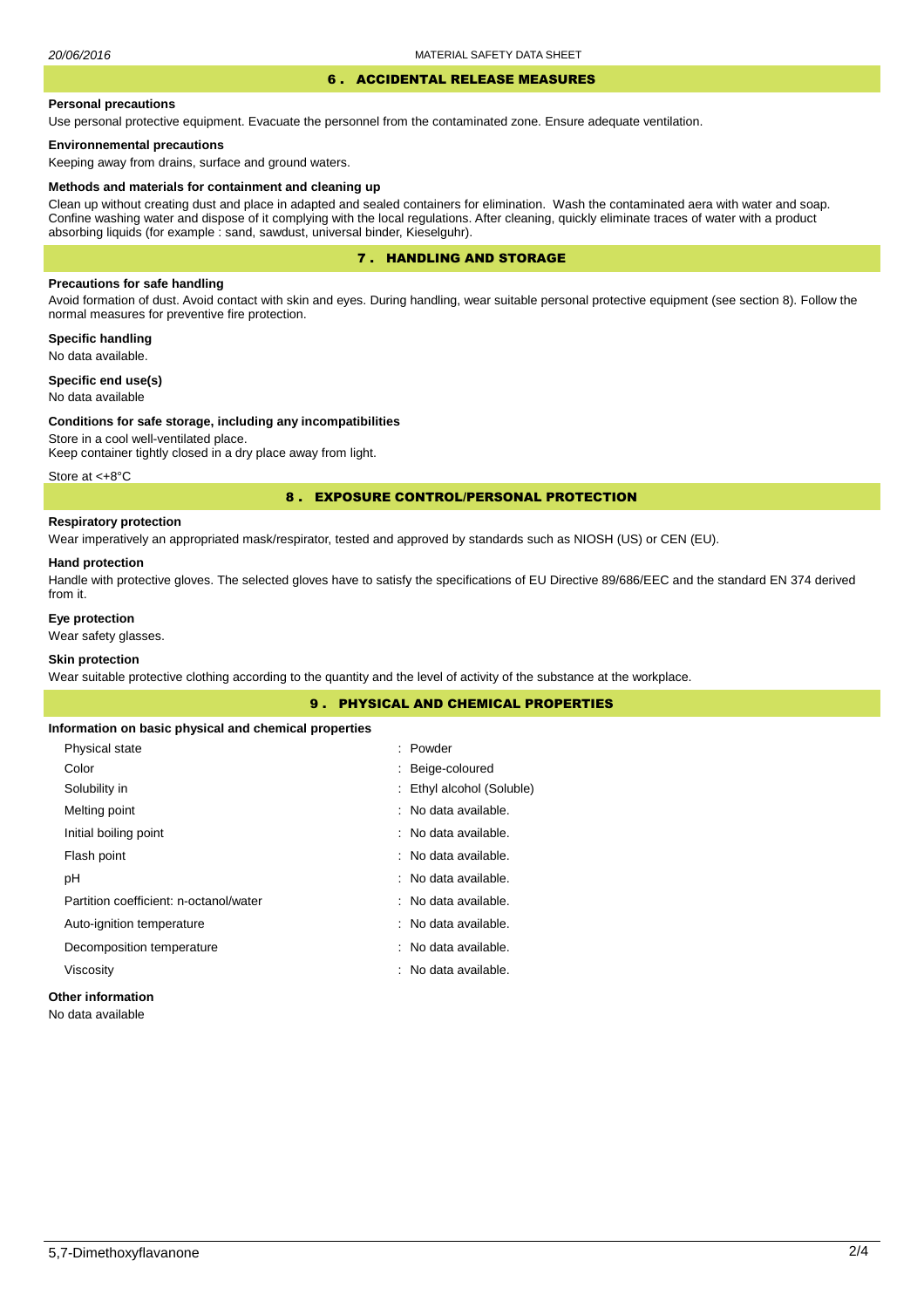### 10 . STABILITY AND REACTIVITY

#### **Reactivity**

No data available.

## **Chemical stability**

Stable under recommanded storage conditions.

#### **Possibility of hazardous reactions**

No hazardous reactions during storage and handling complying with the instructions.

**Conditions to avoid**

No data available.

**Incompatible materials**

No data available.

#### **Hazardous decomposition products**

No hazardous decomposition products if the instructions for handling and storage are respected. During high overheating of the substance or during a fire, hazardous decomposition products may be produced.

## 11 . TOXICOLOGICAL INFORMATION

## **Acute oral toxicity**

No data available.

## **Acute dermal toxicity**

No data available.

## **Acute inhalation toxicity**

No data available.

## **Skin Corrosion**

No data available.

#### **Skin Irritation**

No data available.

#### **Serious Eye Damage**

No data available.

## **Eye Irritation**

No data available.

## **Respiratory Sensitisation**

No data available.

#### **Skin Sensitisation**

No data available.

## **Germ Cell Mutagenicity**

No data available.

## **Carcinogenictiy**

No data available.

## **Reproductive Toxicity**

No data available.

## **Specific Target Organ Toxicity - Single Exposure**

No data available.

## **Specific Target Organ Toxicity - Repeated Exposure**

No data available.

#### **Aspiration Hazard**

No data available.